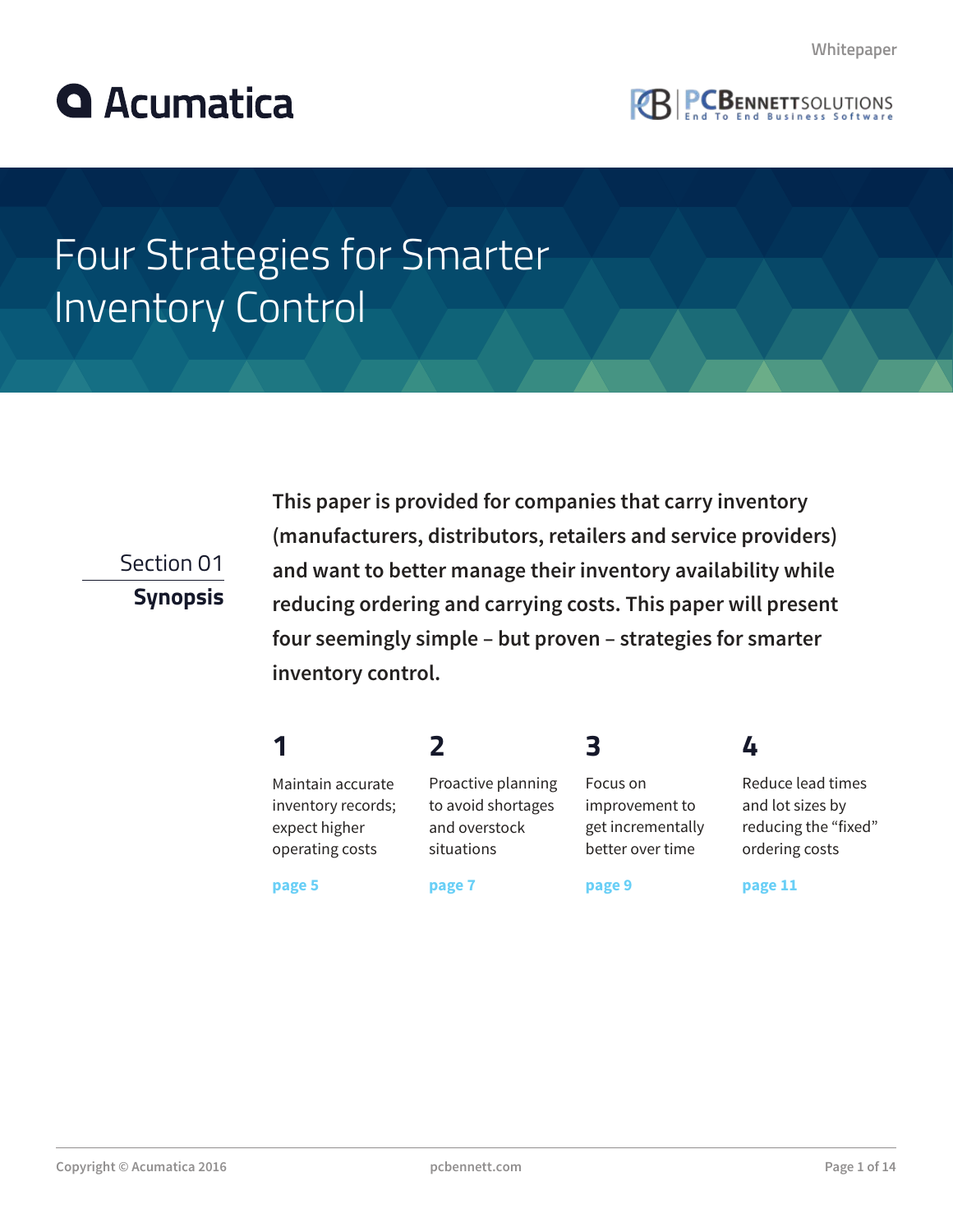### Section 02

#### **Introduction**

**There are only two basic parts of inventory management: knowing what you have, and managing acquisition (replenishment).**

## The importance of inventory control and reduction

Every manufacturer and distributor has inventory, often making up a significant investment and considered a key factor in operating strategy. Because of its value and visibility, inventory is often the focus of costcutting efforts and a key measure of company health. When companies invest in software systems for Distribution Management or ERP (Enterprise Resource Planning), the top item on cost justification / return on investment (ROI) analysis is usually inventory reduction.

Does inventory deserve this prominence? Yes, of course it does. Inventory truly represents a large investment of company cash and therefore should be closely managed. More importantly, inventory serves a critical operational function, and that is its role as a substitute for time in being able to satisfy customer demand. In distribution, having inventory in a nearby warehouse allows the distributor to deliver goods to the customer very quickly. In manufacturing, finished goods inventory allows shipment on the same day rather than asking the customer to wait until the item is produced. Raw materials and parts enable the immediate start of production when a make-to-order product is ordered.

It is important to manage such a critical resource to make the most of your company's investment and to assure that the inventory you need is available when you need it. There are only two basic parts of inventory management: knowing what you have, and managing acquisition (replenishment).

#### **Keeping track**

Inventory tracking can and should be very simple—it's just a matter of keeping a running count of what comes in and what goes out (and therefore what's left). In modest situations where there are a limited number of items to track and relatively few activities, the inventory balance can be tracked on paper file cards or an Excel spreadsheet.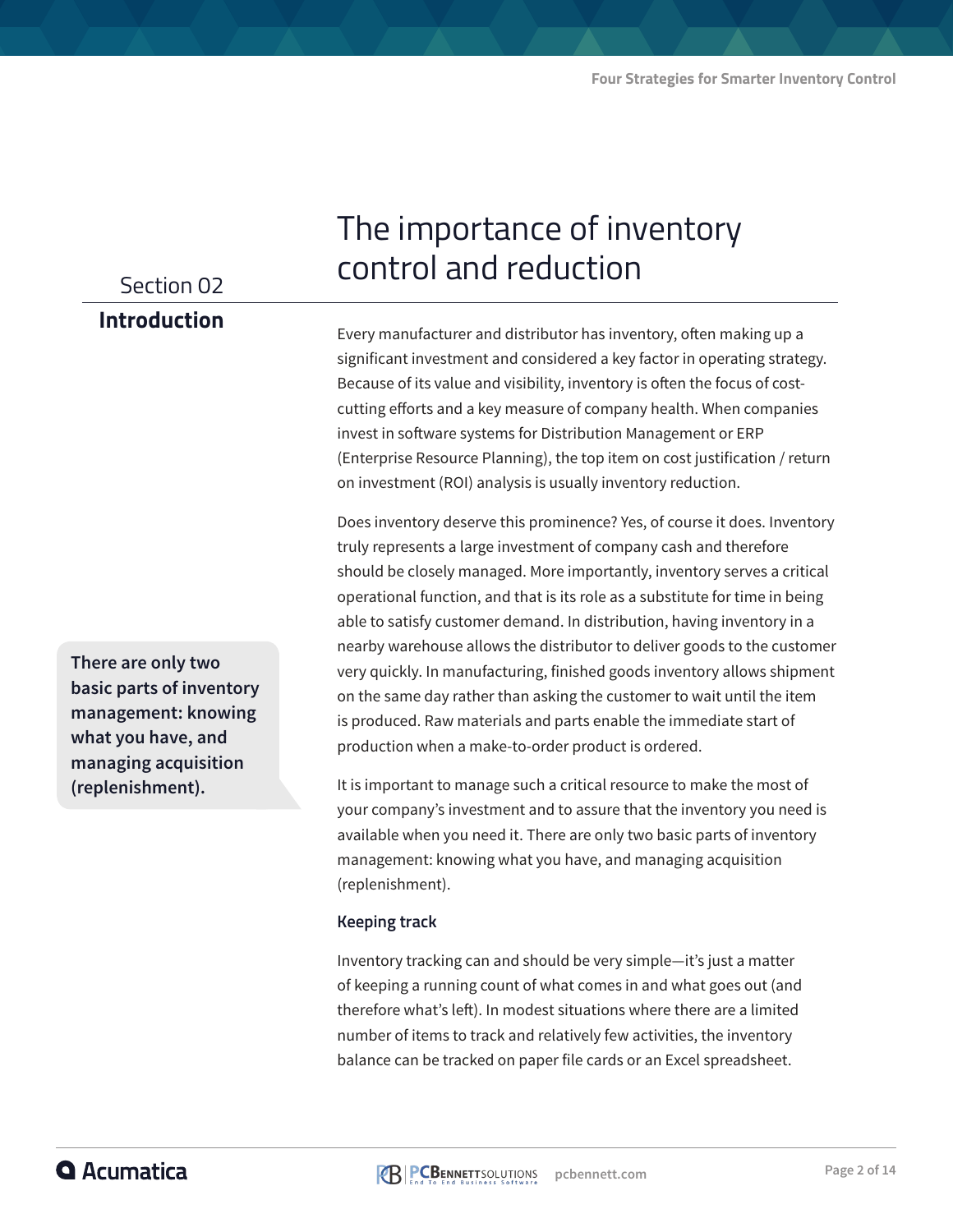**Section 02: Introduction** The Importance of Inventory Control and Reduction

More complex and more active situations call for the use of inventory management software that does exactly the same thing—keeps a running count of additions (receipts) and subtractions (issues) and the resulting balance. But inventory management software can do much more, including accurate tracking of multiple quantities of a specific item in multiple locations, tracking lots and serial numbers, recording and enforcing expiration dates and FIFO/LIFO (first-in-first-out, last -in-firstout) picking, inventory valuation, automated data collection, quality control holds, usage analysis and replenishment management, and much more.

#### **Replenishment**

The amount of inventory on-hand is the result of receipts (inventory coming in) and issues (inventory going out). Inventory goes out in response to demand—customer orders, inter-warehouse orders, pulling parts to support production—all activities that are placed on the warehouse from outside (customers, other warehouses, or the plant). The inventory manager controls replenishment (receipts).

In simpler situations, replenishment can be managed through some form of "order point" management, either formal or informal. Order point can be as simple and informal as walking through the warehouse or stockroom from time to time and looking for empty spaces or bins with smaller than usual quantities. Another approach is called "two-bin order point" Where the items are stored in two containers: one is used as the main supply and the other is in reserve. When the main supply is exhausted, the reserve supply is moved up to the main supply position and the empty container serves as the re-order signal. As long as the replenishment is completed before the reserve (now main supply) is used up, you won't run out. Two-bin order point is actually a primitive form of kanban (a common inventory control technique that uses physical tags or containers to trigger replenishment).

Order point can also be computerized and is embedded in many inventory management software products. Computerized order point uses material usage statistics and replenishment lead times to calculate the best order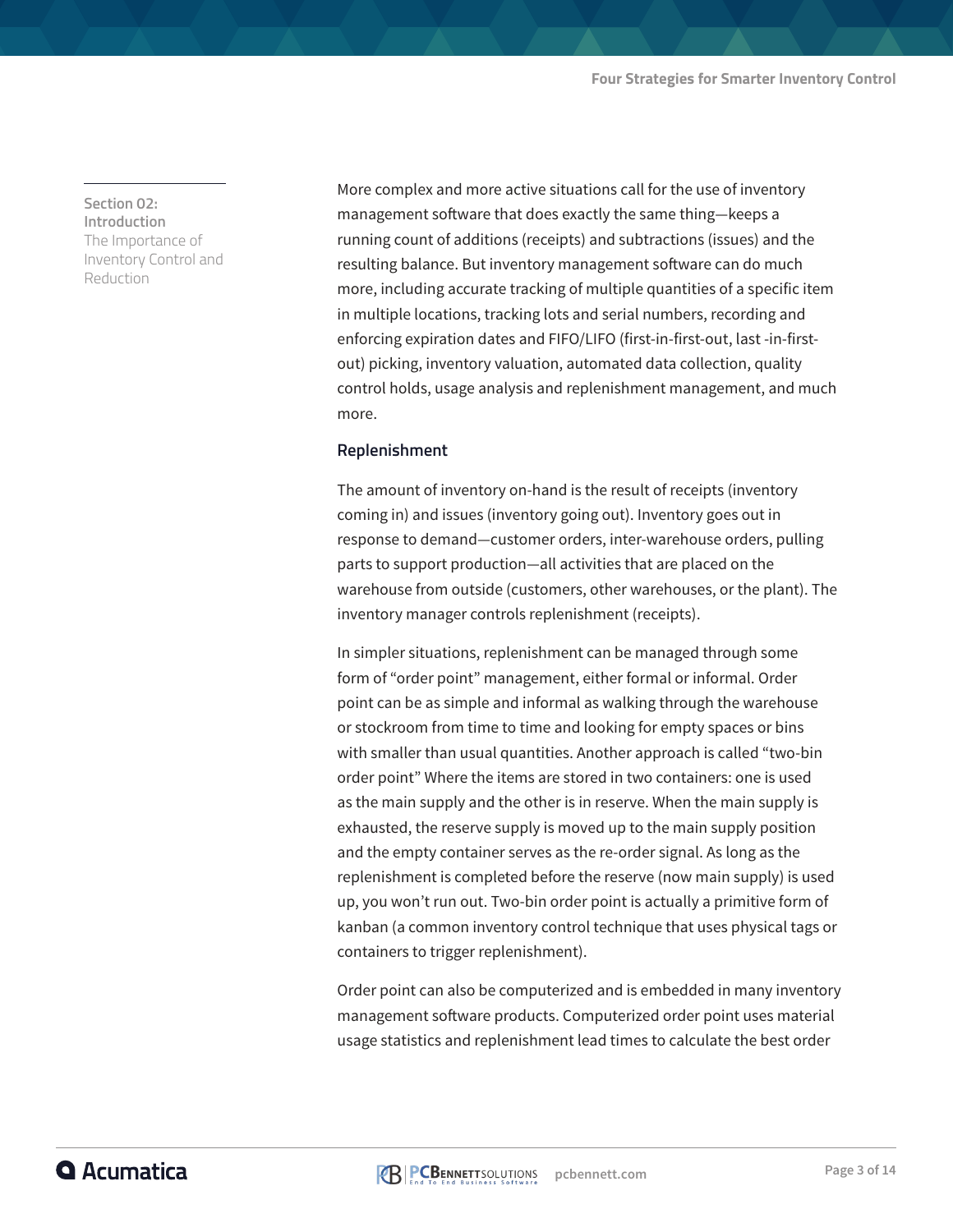**Section 02: Introduction** The Importance of Inventory Control and Reduction

point and replenishment recommendations for each item, or it can work with manually entered reorder points and safety stock requirements to recommend replenishment orders.

#### **Inventory management benefits**

Knowing how much inventory you have and managing replenishment are fundamental requirements for having the inventory you need to satisfy customers and avoid disruption caused by shortages. Without good information and controls, you will likely have more inventory than you really need and still suffer from unnecessary shortages. Good inventory management pays off in higher customer service and satisfaction, lower overall inventory investment, fewer backorders and lost business, reduced disruption and lower cost of expediting.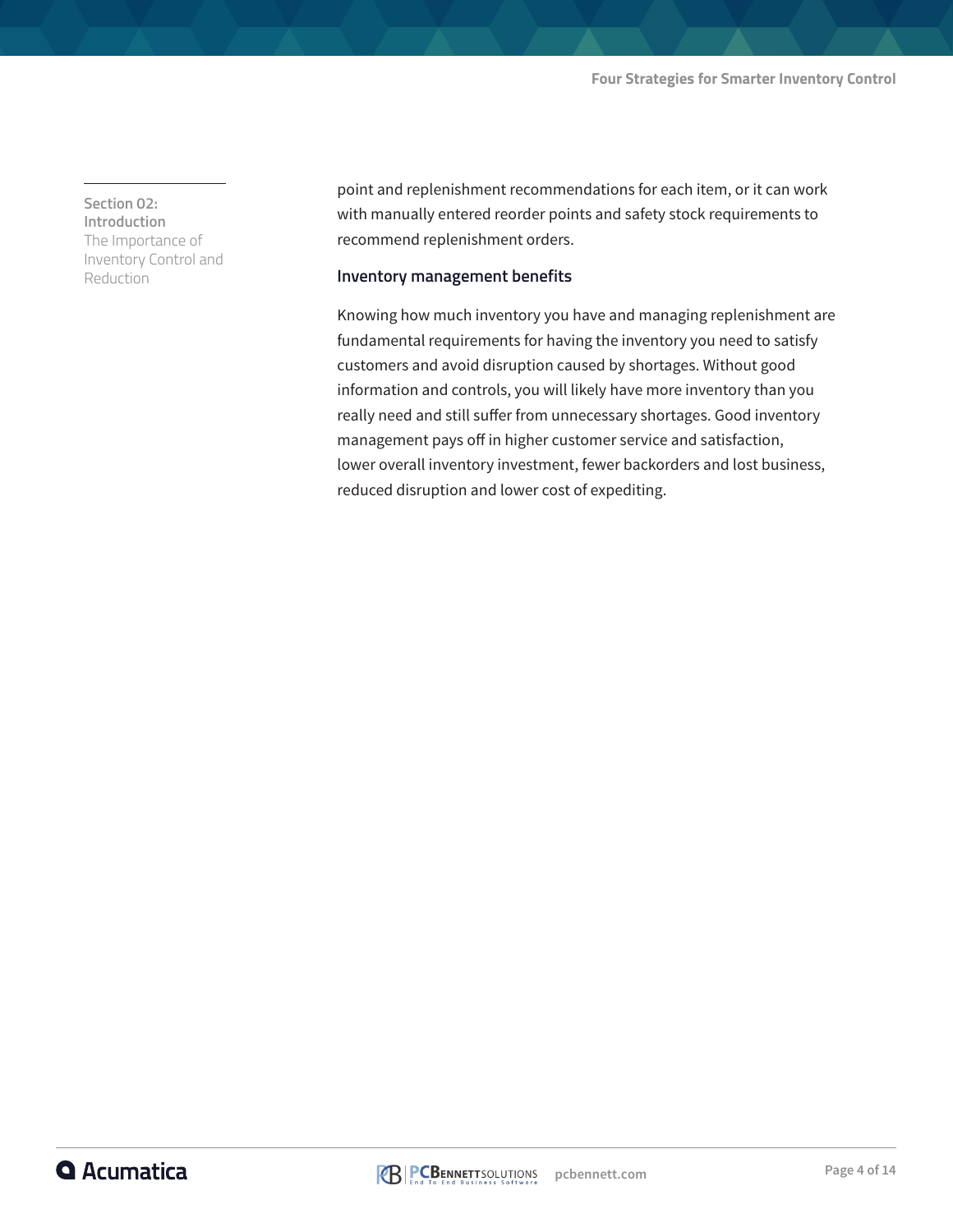### Section 03 **Strategy #1**

#### **The accuracy of any inventory tracking system, whether manual, spreadsheet or software depends on timely and accurate transaction reporting.**

## Maintain accurate inventory records

It is difficult, if not impossible, to effectively manage inventory without an accurate record of what you have. You make promises to your customers (accept orders and quote ship dates) based on what you know is in stock. If the reality is different from the records, you may not be able to keep those promises, resulting in disappointed customers and lost business.

The accuracy of any inventory tracking system, whether manual, spreadsheet or software depends on timely and accurate transaction reporting. Any inventory movement must be reported to the tracking system promptly and accurately.

While this is a simple requirement, it is not necessarily easy. Any humanbased procedure is subject to error, delays, lost transactions, bad math, and misidentification. Timely and accurate transactions only occur when the people reporting the transactions understand the importance and are properly motivated to do a good job. There's no magic here, it all depends on motivation and management.

For example, if an employee is moving items to put together a customer order, their primary focus is on getting the right things into the box and doing it quickly. Your challenge is to find a way to make it important to also report what was picked, from what location, identifying information (lot or serial number, if needed), or whatever else you need to track.

Some data collection can be automated, most often through bar-code scans. Most inventory software will produce bar-coded lists and labels, interface with scanners, and manage the data collection effort. Not only is automated data collection more timely (data goes right into the inventory records, doesn't have to be keyed in), but it also eliminates a lot of the sources of error that are part of manual data collection.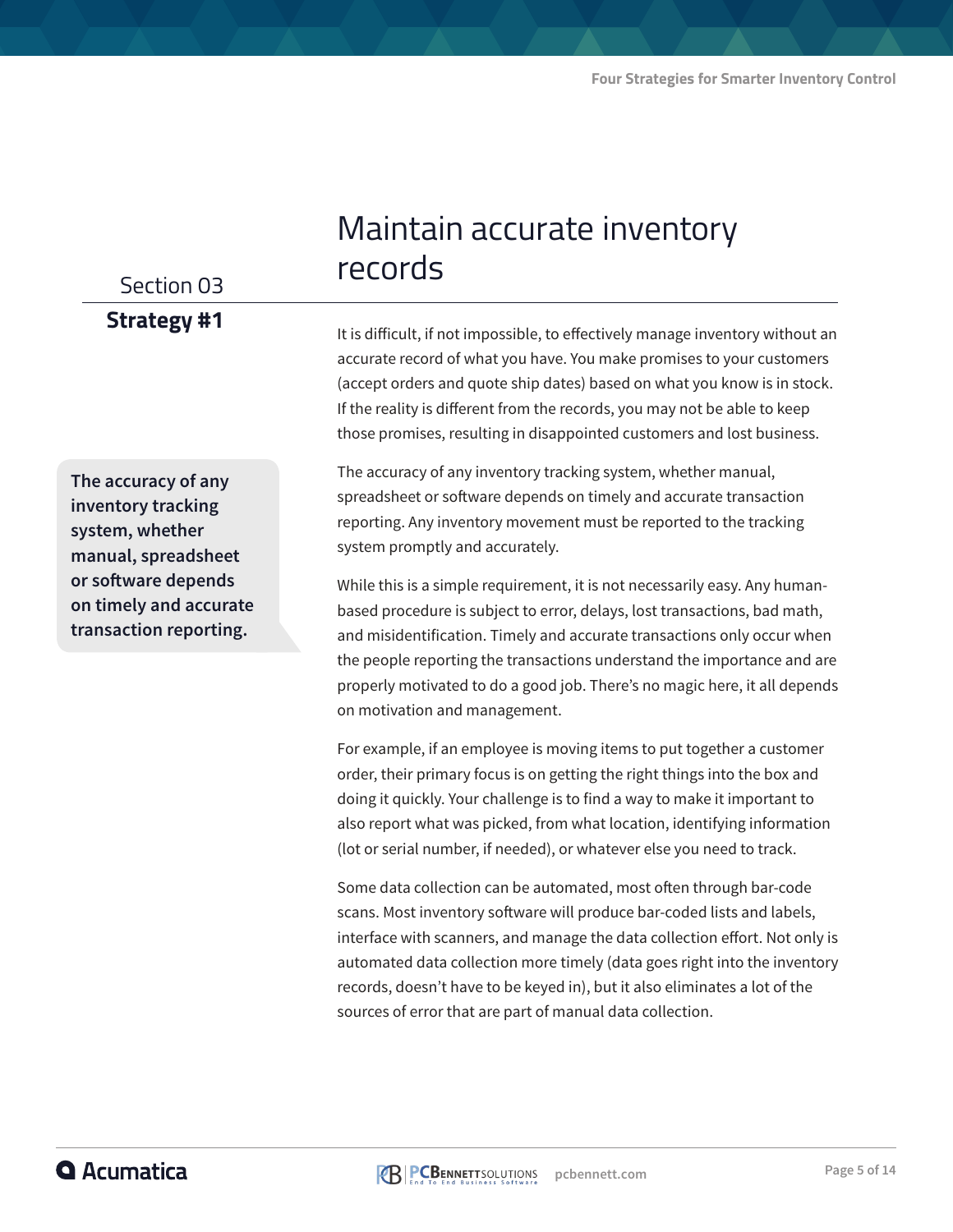**Section 03: Strategy #1** Maintain Accurate Inventory Records

Whether automated, manual or a combination of both, inventory records are error-prone. You might complete an annual physical count and learn that your records are only a few percent off, but that is a false measurement. It is likely that as many as half of your inventory balances are inaccurate but the physical count only looks at total value and the plusses and minuses balance each other out to give you a misleading total difference.

A much more telling measure of accuracy is to count 100 items and see how many are correct and how many are not. Most companies are shocked to learn that, by this measure, accuracy is less than 50%. The solution is to implement the cycle counting process to improve accuracy by eliminating the cause of errors, which are part of the transaction reporting process.

Cycle counting involves a process of counting a certain number of items every day or week such that groups of items 'cycle' through the counting scheme so that they are all counted according to their importance--more important items are counted more frequently. Specifics for setting up and running cycle counting are available from your inventory software support staff, from a web search, or from operations-focused organizations like APICS. The benefit of cycle counting is that it allows you to identify how errors occur and fix the faulty procedures so errors are eliminated. In this way, accuracy improves and can be maintained at a high level (>98%) even in an organization with thousands of items and many daily transactions.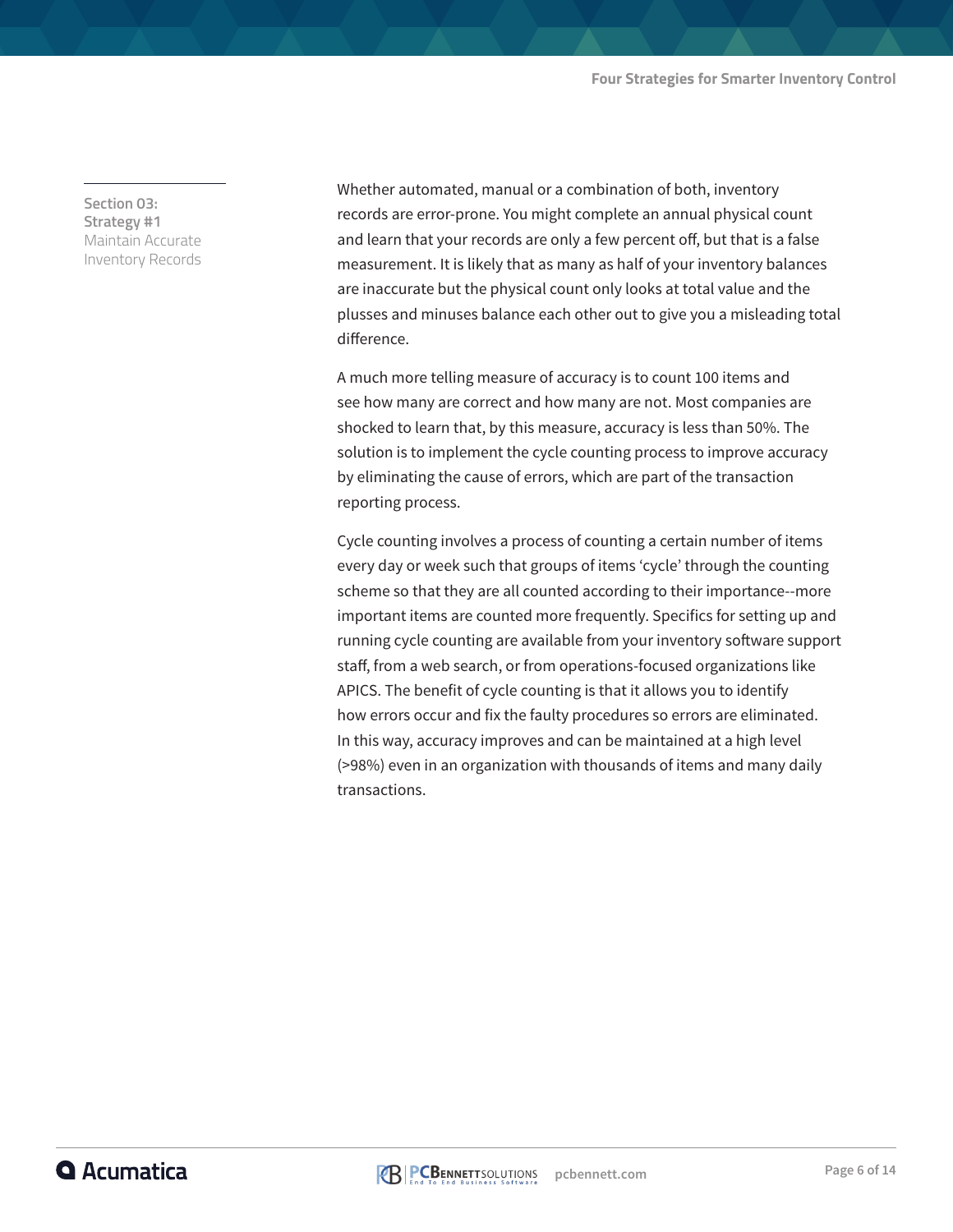## Proactive planning

### Section 04

### **Strategy #2**

**Inventory management, planning, and optimization systems offer a wide array of tools that allow you to be proactive in managing inventory in the plant, the warehouse and throughout the supply chain.**

Replenishment describes the process where inventory is brought into the warehouse to replace inventory which is used or sold. The most efficient replenishment will plan for the new supply to arrive just before it is needed, in other words, just before the supply runs out (just in time). Order point (mentioned above) does that based on average or assumed usage and typical lead time, but there are other approaches.

Manufacturers use an approach called Material Requirements Planning (MRP) that calculates how much of each material and component items is needed, and when, to be able to complete the master production schedule. Distributors can use a similar technique called Distribution Requirement Planning (DRP). Both techniques are based on a forecast of demand (sales), and work backward in time through the distribution network (DRP) or bill of materials (MRP) to line up replenishment orders (quantities and start dates/due dates) to minimize inventory while preventing shortages. Both approaches rely on accurate data (inventory record accuracy included) and good forecasts.

There are other approaches that some companies find more beneficial for their particular markets, but the point is that while inventory is costly, shortages can be devastating to the business. Simple management approaches like order point may not deliver the combination of low inventory and high availability that you need. Inventory management, planning, and optimization systems offer a wide array of tools that allow you to be proactive in managing inventory in the plant, the warehouse and throughout the supply chain.

No replenishment planning approach is perfect—because we cannot know the future (demand) exactly, and because demand will vary from day-to-day and week-to-week. In order to protect the availability from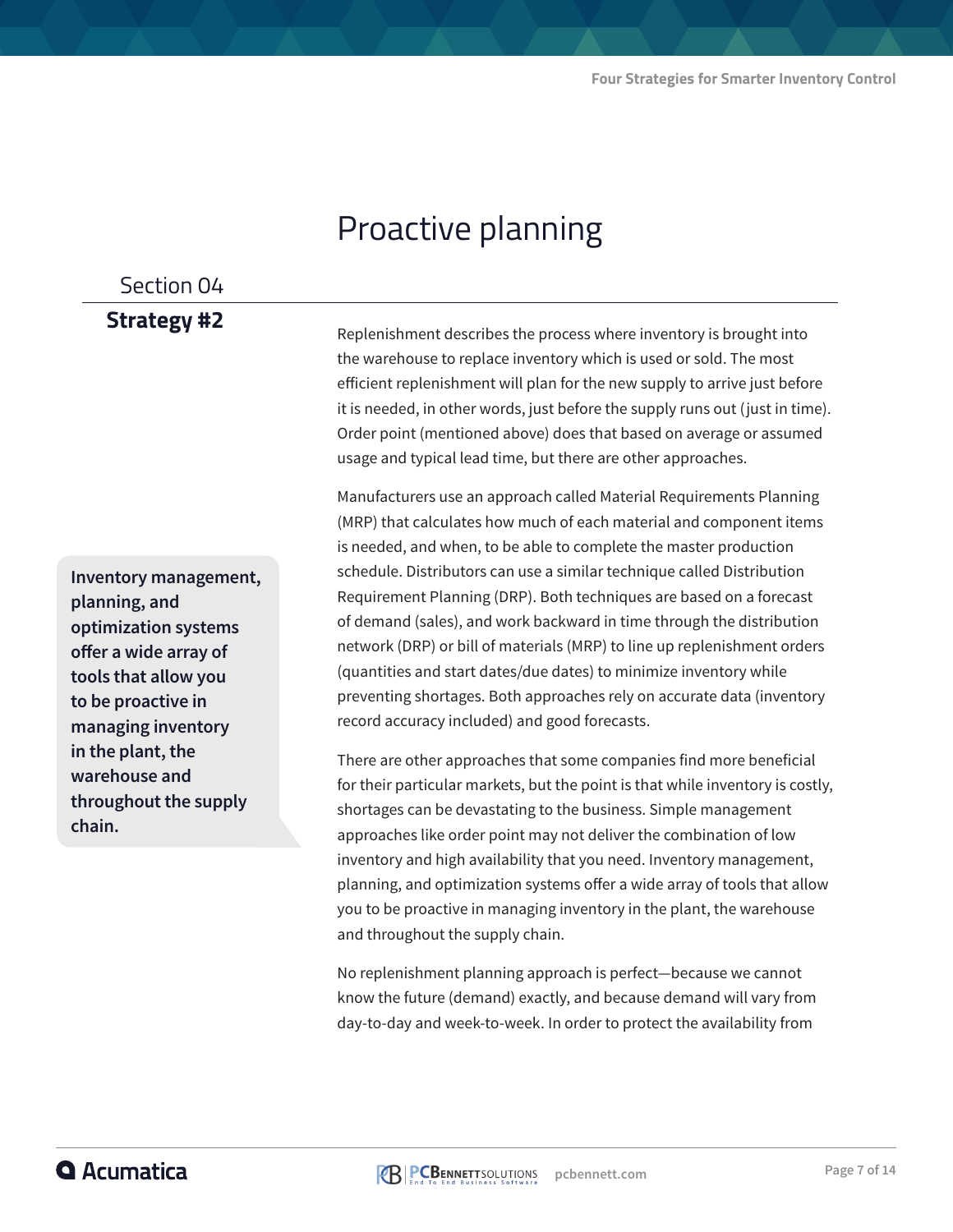**Section 04: Strategy #2** Proactive Planning these variations, companies carry a little extra inventory, called safety stock. More safety stock will reduce the risk of a "stock-out", of course, but more safety stock also adds to your inventory investment. The same holds true for other safety measures like shrinkage factor, yield allowance, padded lead times (telling the supplier to deliver before you expect to need the items just in case they deliver late)—they all add inventory.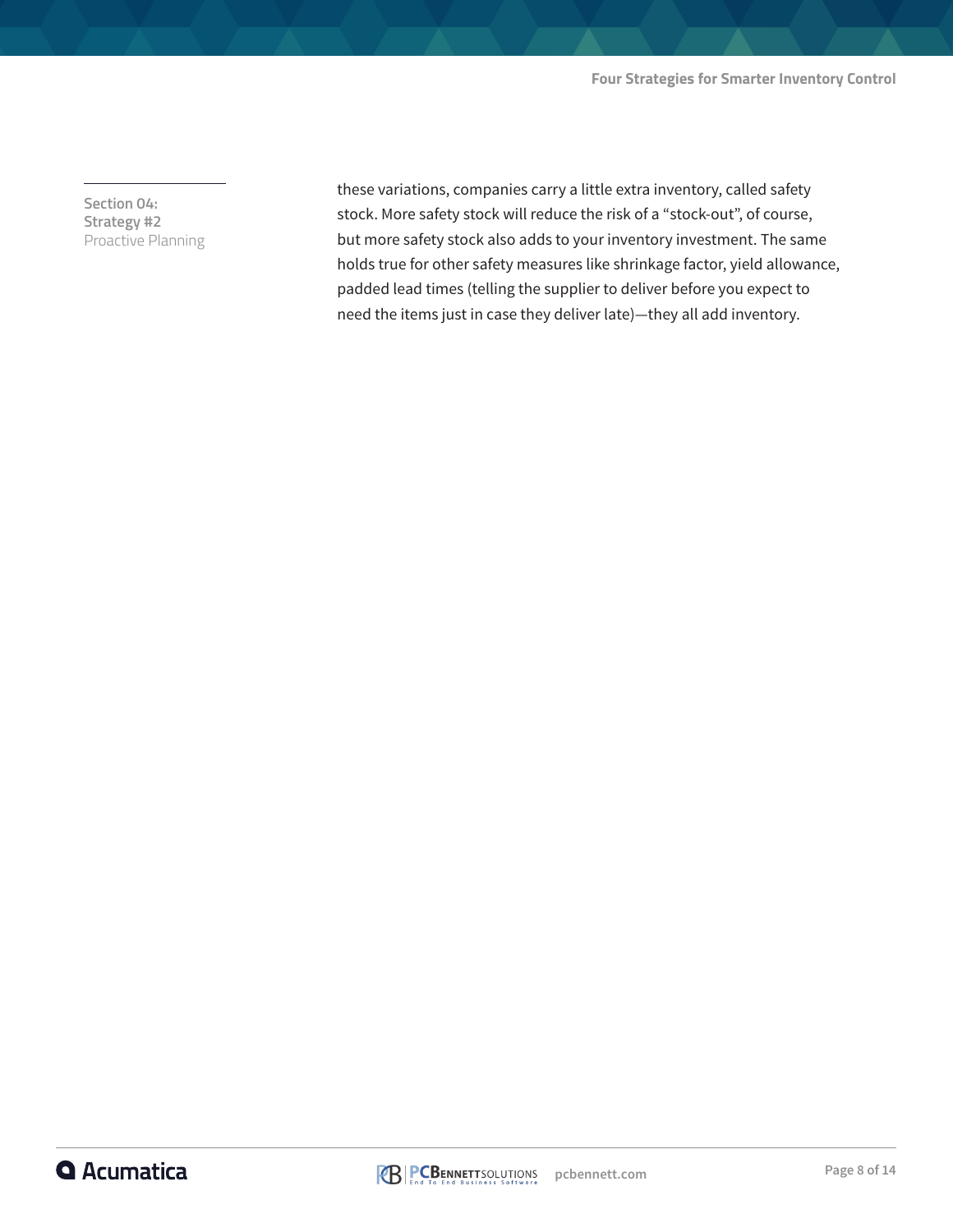## Focus on improvement

#### Section 05

### **Strategy #3**

With any inventory planning and control strategy, the objective is to avoid shortages while minimizing the amount of inventory. The easy way to reduce or avoid shortages is to have more inventory. Reducing inventory is likely to increase the risk of shortages. There is a way to change this relationship because there is a third factor involved—and that is variability. As mentioned at the end of the previous section, safety stock is the customary way to compensate for variation including swings in demand (otherwise known as forecast error) and other unexpected changes in demand or supply (including inventory accuracy errors).



Since the future is unknown, it is impossible to cover all possible variation. We are left to cover the majority of the expected problems and live with a level of availability (fill rate) less than 100%. The more safety stock, the higher the fill rate.

If you can reduce variability, however, you can increase fill rate without increasing inventory. Alternatively, reducing variability would allow you to reduce inventory (safety stock) without reducing fill rate. Simply put, to reduce inventory while maintaining or improving fill rate, reduce variation.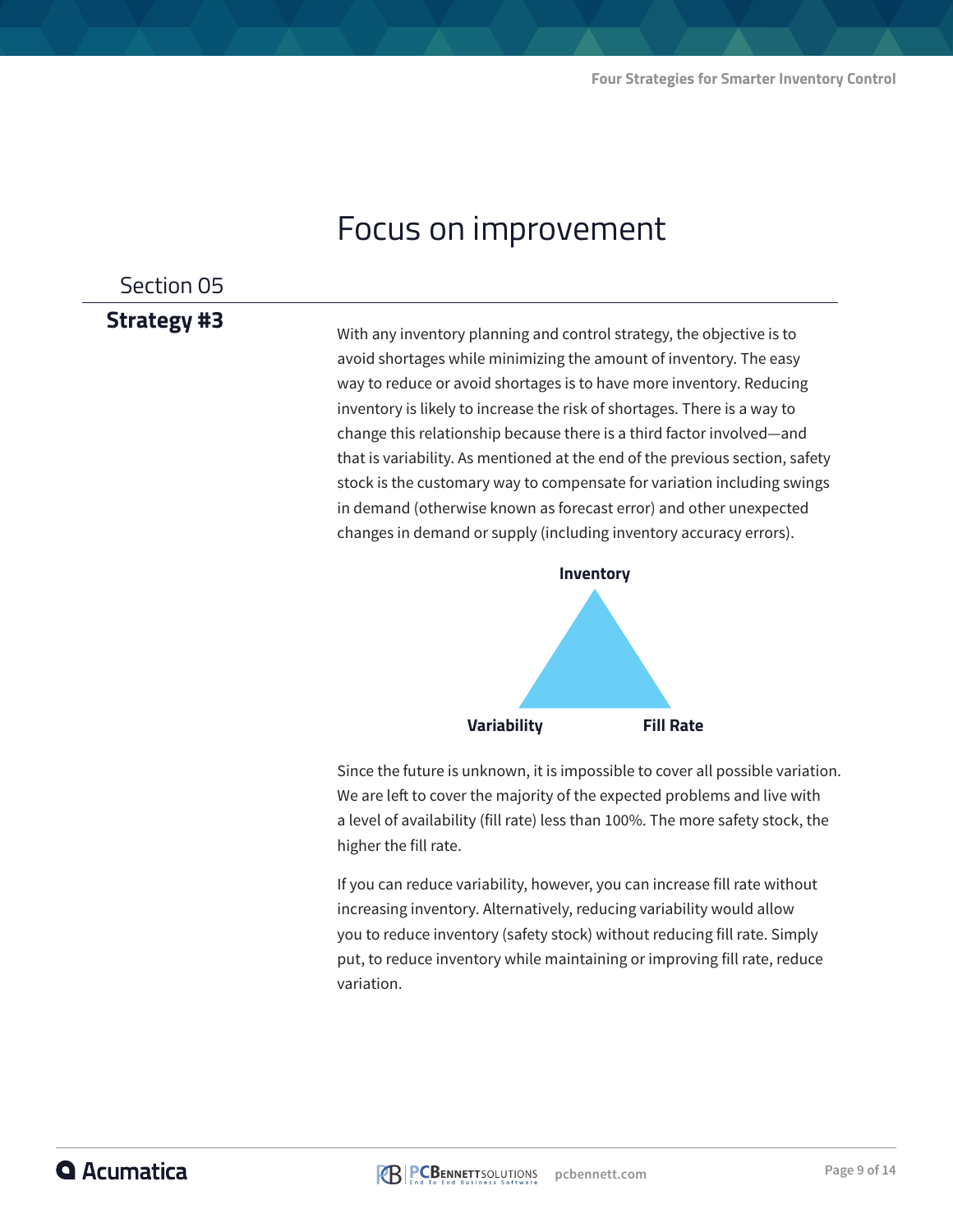#### **Four Strategies for Smarter Inventory Control**

**Section 05: Strategy #3** Focus on Improvement How can you reduce variation? The most obvious ways are:

- Improve inventory accuracy (use cycle counting)
- Improve forecast accuracy (collaborate with customers, distributors)
- Reduce lead time (improves forecast accuracy, see below)
- Become more reliable (tighten up procedures and controls)
- Consider implementing integrated systems like ERP, warehouse management systems, automated data collection and other technologies that will improve accuracy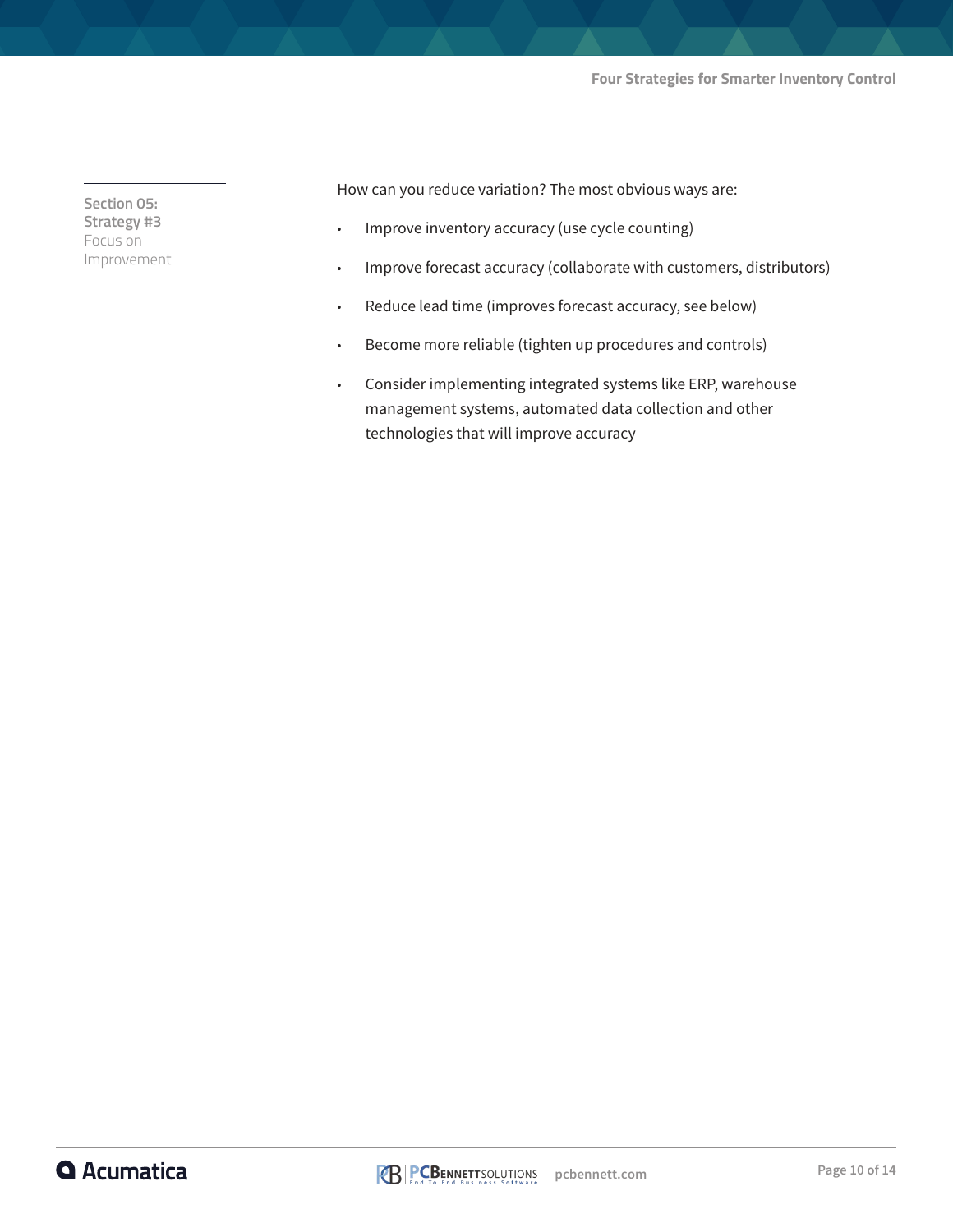## Reduce lead times and lot sizes

### Section 06 **Strategy #4**

**With shorter lead time, replenishment quantities can be smaller, meaning that less inventory is brought in at a time and used up more quickly.**

If lead time was zero, you wouldn't need inventory. The longer the lead time, the more inventory you'll need, and the more safety stock because variability is a time-sensitive phenomenon. There is more risk of variation over the course of a week than there is over one day. Forecasts are also more accurate in the near term than they are further out. Replenishment planning is focused on replenishment lead time. With shorter lead time, replenishment quantities can be smaller, meaning that less inventory is brought in at a time and used up more quickly—so overall inventory level is reduced.

Replenishment lot size is usually determined through the general concept of economic order quantity or EOQ. EOQ balances ordering costs (fixed costs associated with purchasing or making an item regardless of quantity) and carrying cost (larger order quantity means higher inventory and therefore higher carrying cost). EOQ finds the lowest cost replenishment order quantity.

While many companies do not use the actual EOQ formula to determine lot size, the concept still holds in informal logic and intuitive methods–a successful business minimizes overall cost by avoiding unnecessary inventory and minimizing the number of orders at the same time.

The key to reducing the "economic" replenishment order size (thereby reducing inventory) is to reduce the fixed ordering cost (there isn't a lot you can do to reduce carrying cost, unit cost or usage—the other major factors). For purchased items, ordering cost includes the operating cost and efficiency of the purchasing department, receiving and inspection, and material handling (put-away).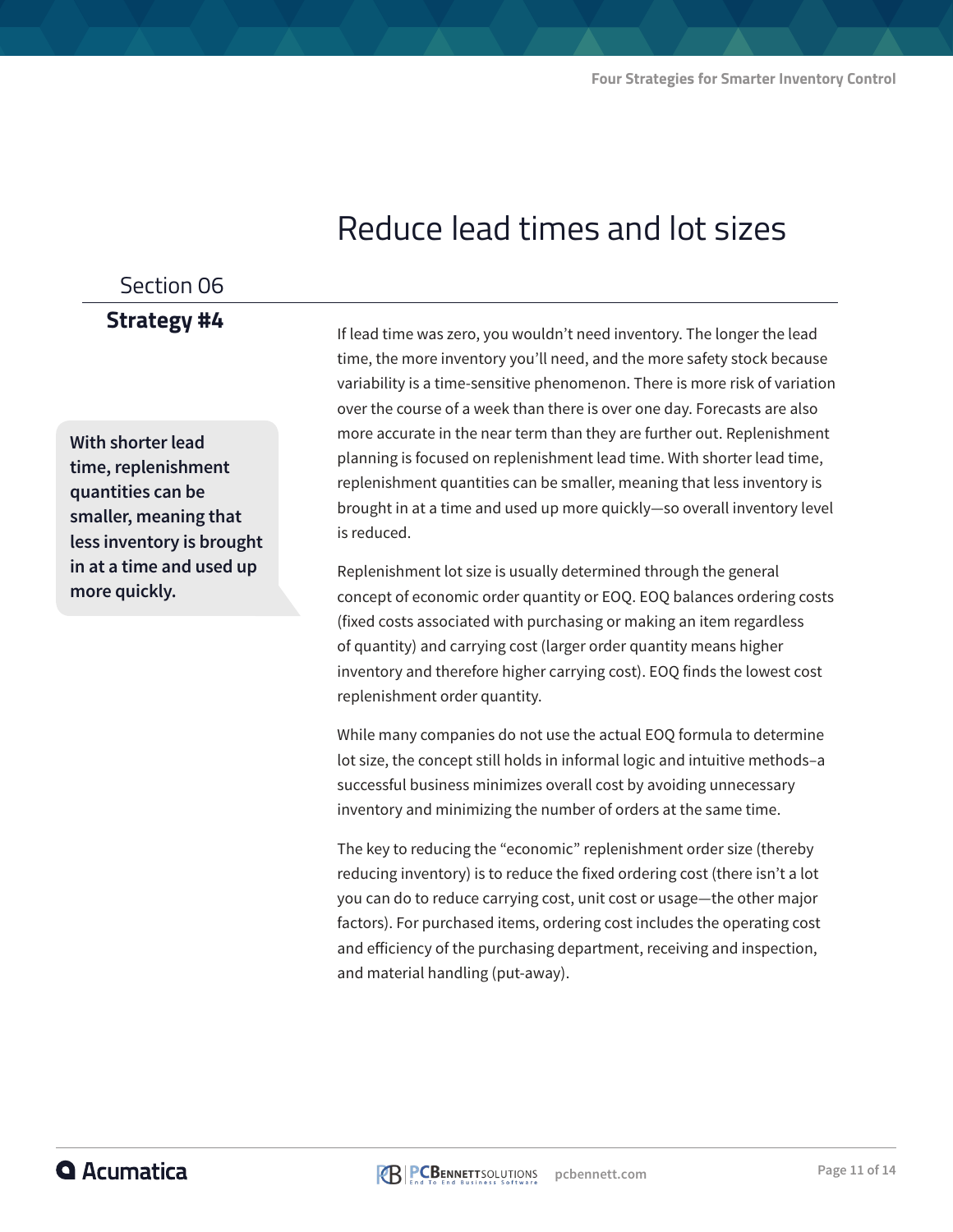**Section 06: Strategy #4** Reduce Lead Times and Lot Sizes

Integrated purchasing applications with supplier portals for collaboration, links to planning systems for automated or semi-automated ordering, blanket orders (based on good forecast-based plans), electronic communications (through EDI or direct), and other technologies can help ease the ordering process. Pre-qualified suppliers and certified quality simplify and expedite receiving and handling.

For manufactured items, the focus is on set-up and changeover times. Companies often invest in automation--flexible machines that can easily switch from one product or variant to another with little or no human intervention—to reduce changeover and thus reduce economic production quantity. Other less costly changes include fixturing and mistake-proofing (also known as "poka-yoke"), scheduling to minimize the changes between one job and the next, and process redesign to simplify changeover.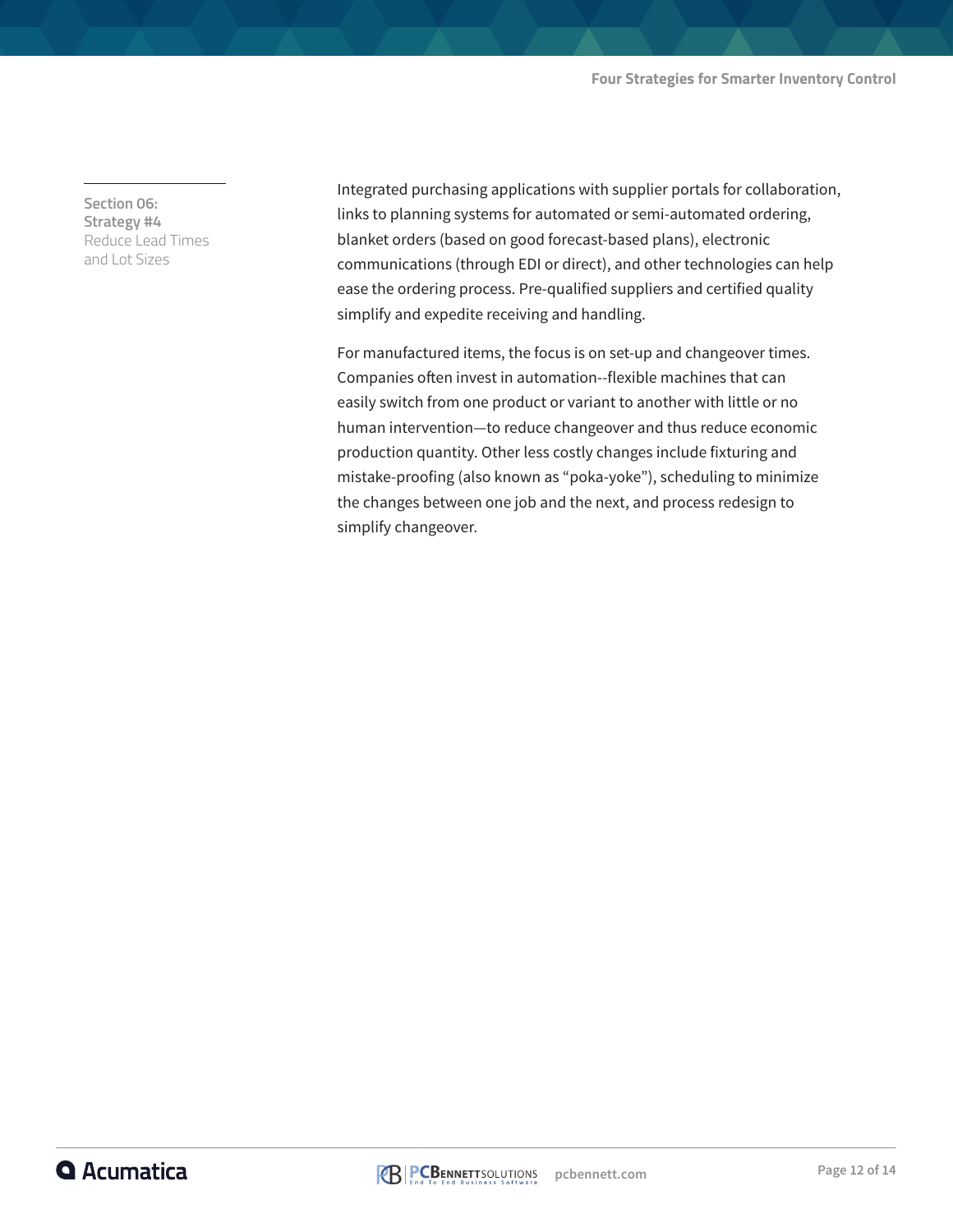#### Section 07

#### **Summary**

# smarter inventory control Inventory is a major investment for most companies and lower inventory

Simple but proven strategies for

is often an important management objective. Simply lowering inventory without a plan, however, is likely to increase the incidence of shortages, expediting, disappointed customers and lost business.

There are smart ways to reduce inventory that won't increase the risk of shortages.

To manage (and reduce) inventory, one basic requirement is to know what you have. A good inventory tracking system does not have to be sophisticated or expensive. More than anything else, it takes discipline in reporting activities (transactions) in a timely and accurate manner. Software can help with inventory tracking and add many tools for measuring and improving accuracy.

Inventory control, and the ability to reduce inventory to the amount needed to assure desired availability, depends on effective replenishment planning. There are a number of approaches for triggering and managing replenishment and there is software available to help, ranging from simple order-point systems embedded in basic inventory software to fully integrated enterprise-wide software suites (Enterprise Resource Planning) for manufacturers, distributors, and service providers who also have an inventory component.

Even with good software and processes in place, the level of inventory is always dictated to some extent by the amount of variability that exists. Variability refers to the unknowns, including demand that doesn't exactly match the forecast and varies from day-to-day even within the forecast; surprises of all sorts including late deliveries from suppliers, inaccurate records, late schedule changes, equipment breakdowns; and much more.

**You don't have to simply accept the level of inventory you have. By understanding the reasons why you have inventory and addressing the underlying causes, you can reduce inventory without raising the risk of shortages.**